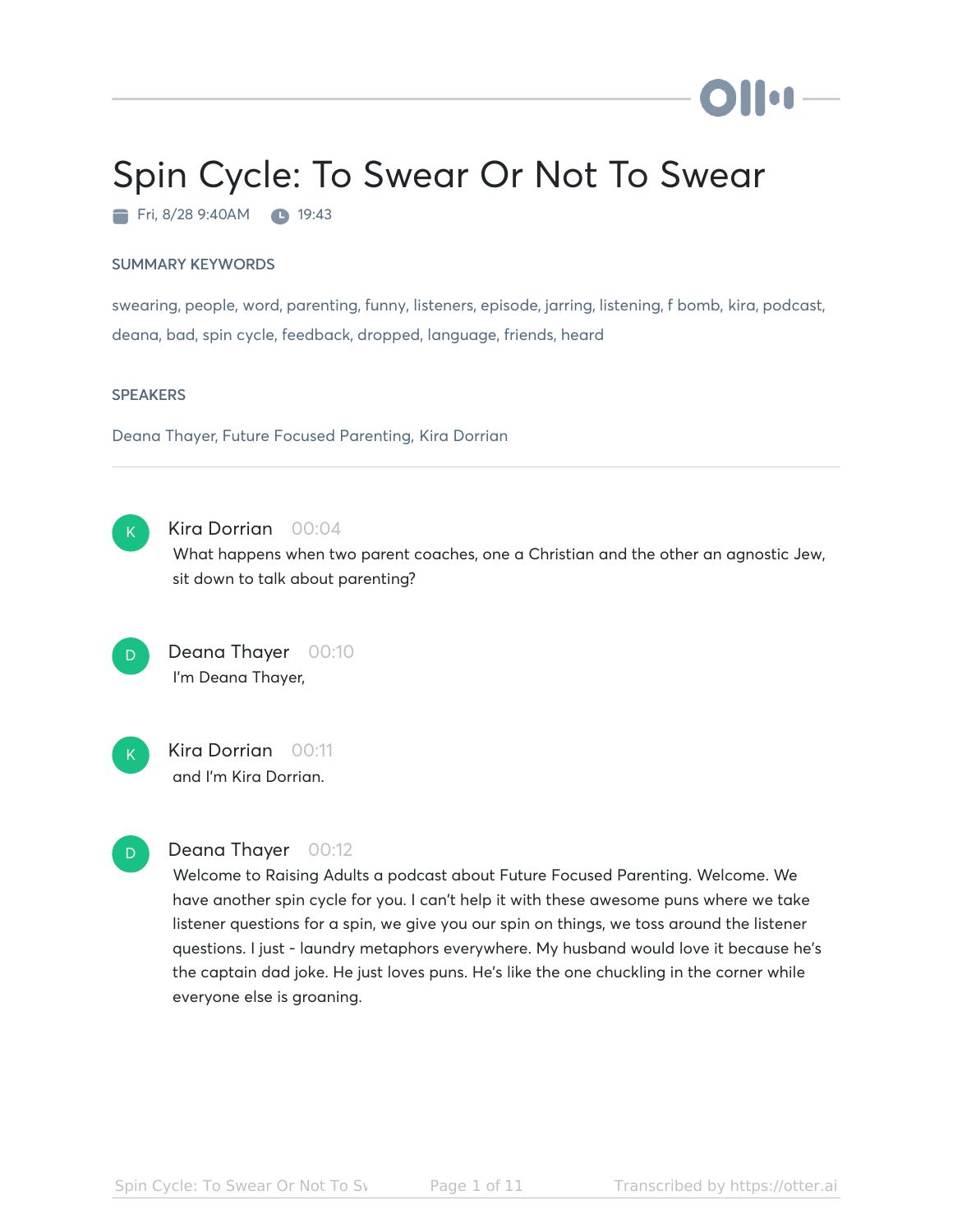#### Kira Dorrian 00:40

Oh, that was just the worst. That's...and Dave's the one who's making the puns.

# Deana Thayer 00:44

They're perfect. They're a great team. So and actually we don't have a question per se today, but we thought we would talk about some of the feedback and just listener comments we've gotten about a couple episodes we've had to mark with an E for explicit. We did chat about in the meet the hosts episode that Kira was very open in saying she has a little bit of a mouth on her. And we knew there'd be an F bomb here and there. There's also been some s bombs here and there.

#### Kira Dorrian 01:11 K

Yeah. And the day I called you and was like, do you think I have to mark and E for the word shit. This one's E... I'm just like, coming into this episode. I was like, it's happened.

# D

 $\mathsf{K}_{\scriptscriptstyle{+}}$ 

D

#### Deana Thayer 01:20

Yeah, it'll be really short. So the consolidated swearing all here, but, but we just, it's interesting, because we've heard a couple of different things. So we wanted to let you all in on what we're hearing and kind of our thoughts on it so far and why we are spoiler alert, not changing anything. Right.



# Kira Dorrian 01:37

Exactly. Exactly. All right. So do you want to, do you want to go first?



# Deana Thayer 01:43 You go ahead.



#### Kira Dorrian 01:44

Okay. So here's the feedback I've had about the swearing. I love it. I love that you swear. I love that you drop f bombs. It makes you so relatable and it's so funny and I just, I want to be saying that F bomb right there with you. I have had nothing but positive feedback about the swearing and unsolicited - it's not like I've been like, hey, what do you think about the swearing? Like and here's the really funny part. I'm gonna swear so those of you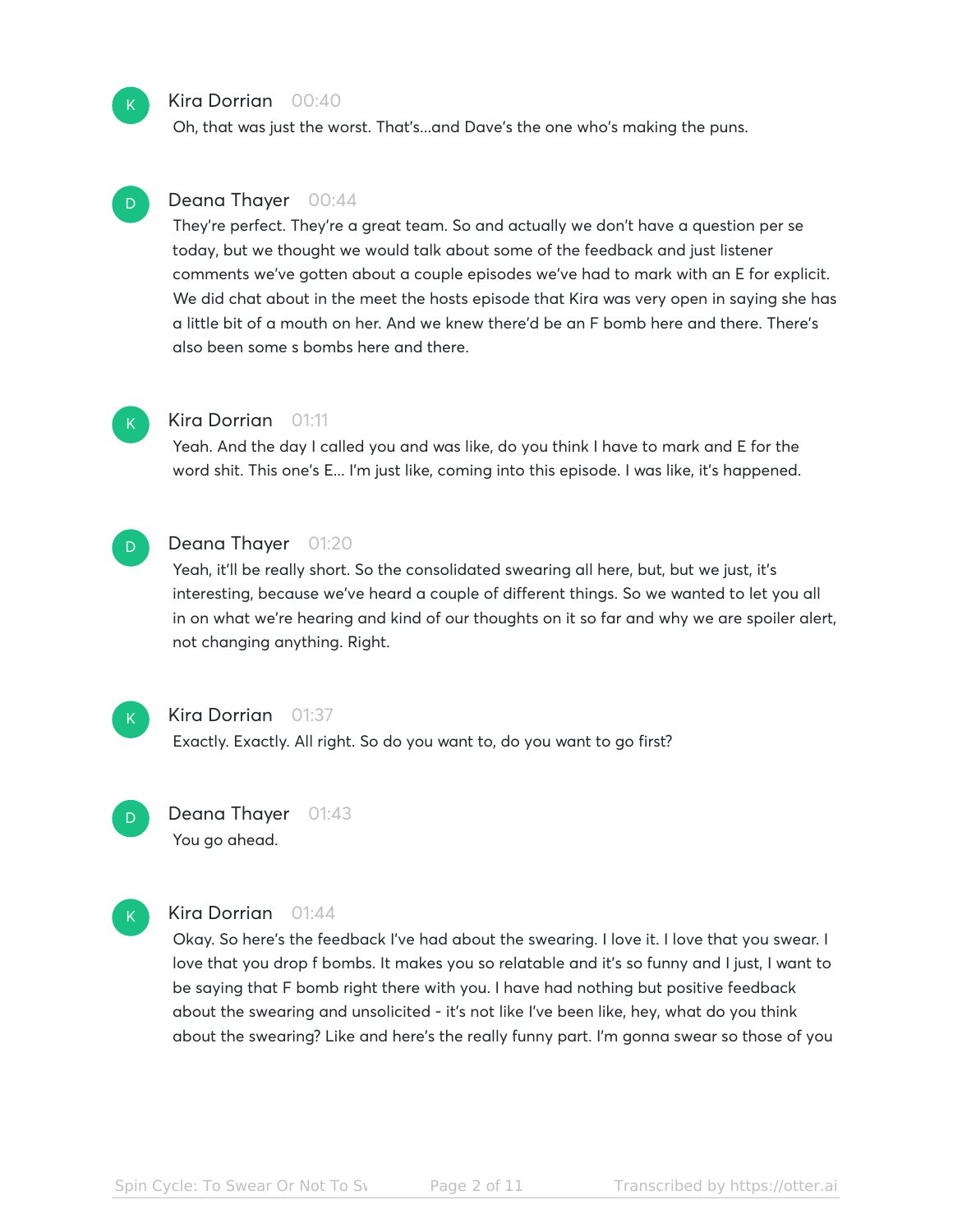who don't like it cuz I've had several friends when we first released the podcast because the, the first two are sorry, the second and third episodes are the ones that had f bombs in them. So people heard them right away. Yeah. And so it was the first thing they were listening to. I had a half a dozen friends send me almost identical text. Fuck yeah, Kira, because they all heard it and loved it. So I... So that's been that's been feedback on my end. How about you Deana?

# D

#### Deana Thayer 02:43

Well, I'm sure there's lots of people who don't even get through a day of parenting without swearing. So they're probably really grateful.

# K

D

Kira Dorrian 02:49

I don't know how those people do it. Like what do you say instead?

# Deana Thayer 02:52

So it's so funny because when you share that with me, I actually was like, relatable. I mean, I get why people think that's relatable because parenting is basically let's be honest, the hardest job on the planet ever. And if you even have the slightest propensity toward colorful language, it's going to happen in parenting, even if it doesn't happen anywhere else in your life. So I thought that was really interesting and quite apropos. And then I also, all the feedback I've gotten has also been unsolicited. So that's what's so funny. We weren't, we weren't checking in with people. How do you feel about this? And actually, I haven't really had too much negative and, and even the comments that were I think what I would call constructive, were not negative. It was more that I think people who aren't around that as much or purposely don't surround themselves with it, don't use that language, or in circles that don't use that language, it was more of a surprise, almost a little bit shocking. And maybe if they hadn't heard the meet the hosts, they were like, oh, hold the phone. What is happening? I'm learning to parent with swear words. So it's, it's funny because I think one of the words that stuck out to me is someone actually used the word jarring. And, and what was great about that was I did see the point. And see this is why I'm saying, we're going to talk about where we see the point in what you're saying. Because we are listening to you guys and your feedback. I get what people are saying about cussing being relatable. I also get what this person said, because it was particularly interesting, because it was on a manners episode. And yeah, Dave, Dave commented, he was like Kira, did you realize that you dropped an F bomb on the manners episode?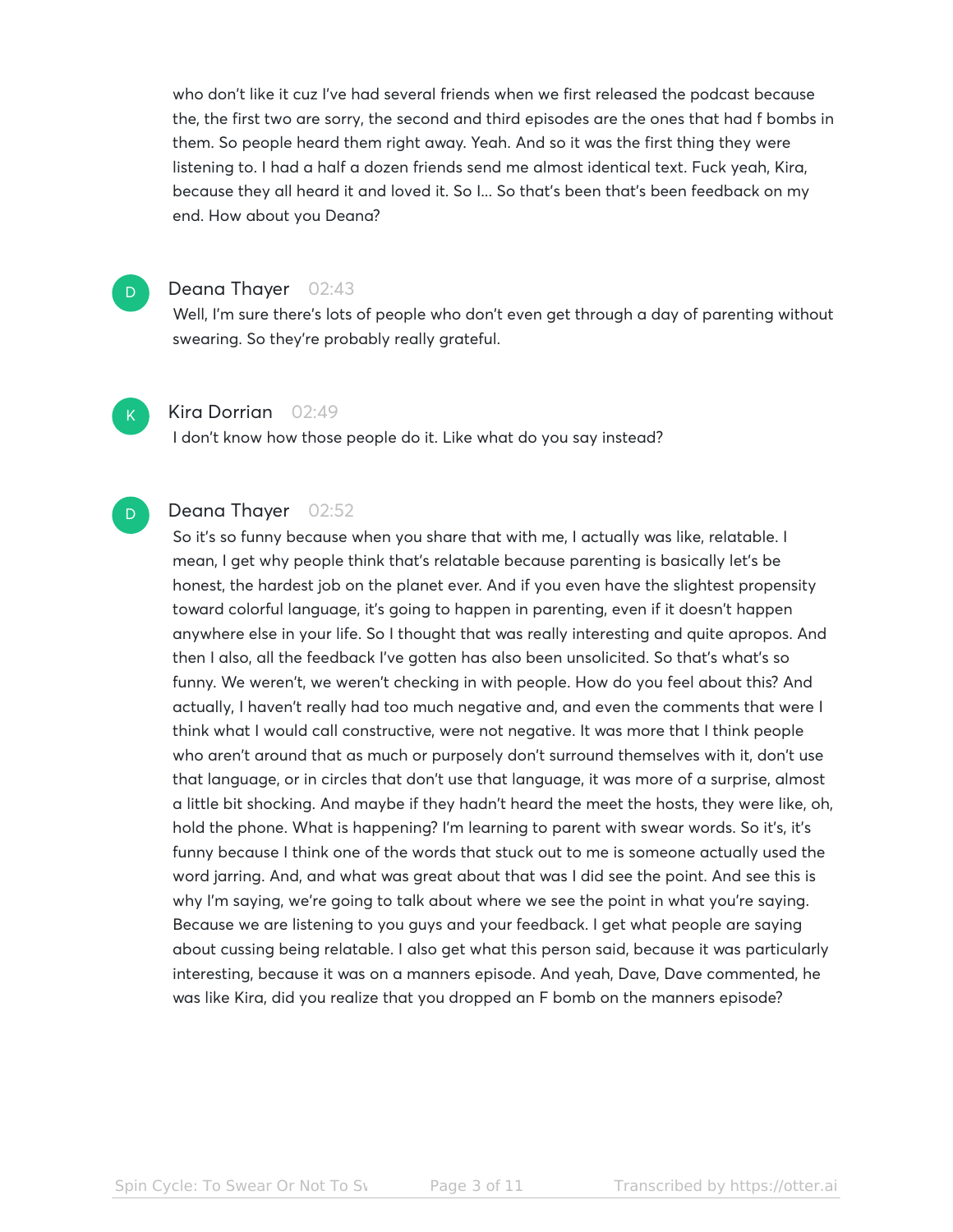#### Kira Dorrian 04:29

And so I was like, I can see this point. To some people, it's not the best manners. And that's where it happened. And I see that point too. I will take that constructive feedback.

#### Deana Thayer 04:51 D

So it's interesting though, and I like, here's what I like, though, is that you all are interacting with us. And we want to hear those things just like we asked. We completely solicit episode ideas. Hey, maybe you heard this episode. And now you have a follow up question. We love that. And so we didn't want to shy away from this either because we've gotten actual feedback on it. And, and I said this spoiler alert up front that we're not changing anything. But here's, here's why. I think it is important that we get to be who we are. We said that in the meet the hosts episode, I'm not going to come down and clamp down who Kira is. And I don't think she's interested in doing that to me, you know. So, at the same time, we'll go ahead and reiterate nothing about where either of us is coming from is meant to be offensive, off putting, like, that's just not the point. Right? And I'm sure you would agree.

# Kira Dorrian 05:41

Yeah, well, and what's funny is, I can't remember whether we said this or not, but I'm going to tell our listeners how meet the hosts even happened. Because originally when we sort of set out our first season of what topics we wanted to cover, we didn't have an introductory episode. That's right. What happened was we recorded manners. Kira dropped an F bomb and Deana said oh! And, and then we talked about this very conversation about, you know how that would be jarring to a lot of people who, who don't like that kind of language, which is really reasonable. And then what came of that was me saying, well, how's that any different than you talking about the Bible that's gonna be jarring to people who sort of lean toward my viewpoint. And Deana was like, right, that's true. And so we came down to this idea that for us to be fully ourselves, it just has to be okay. And hopefully our listeners just won't shy away from that. And it sounds like even with that feedback, people are still listening. Oh, my goodness, which I have to say first and foremost, that's awesome. But secondly, that says a lot about our listeners, that even if there's something uncomfortable, that they're still engaging, so my hat goes off to those listeners that have been put off by my swearing and my apologies for that. And, but I really love that you're still listening. I think that makes me really happy. The other thing I want to say is I hope that those listeners notice that I never, ever, ever take the Lord's name in vain. I've made a real effort to not do that, because that, to me feels completely inappropriate. And such a different thing that would be insulting you and insulting listeners like you. And I'm not looking to insult our listeners, when I use that colorful

 $\mathsf{K}_{\scriptscriptstyle{+}}$ 

 $K$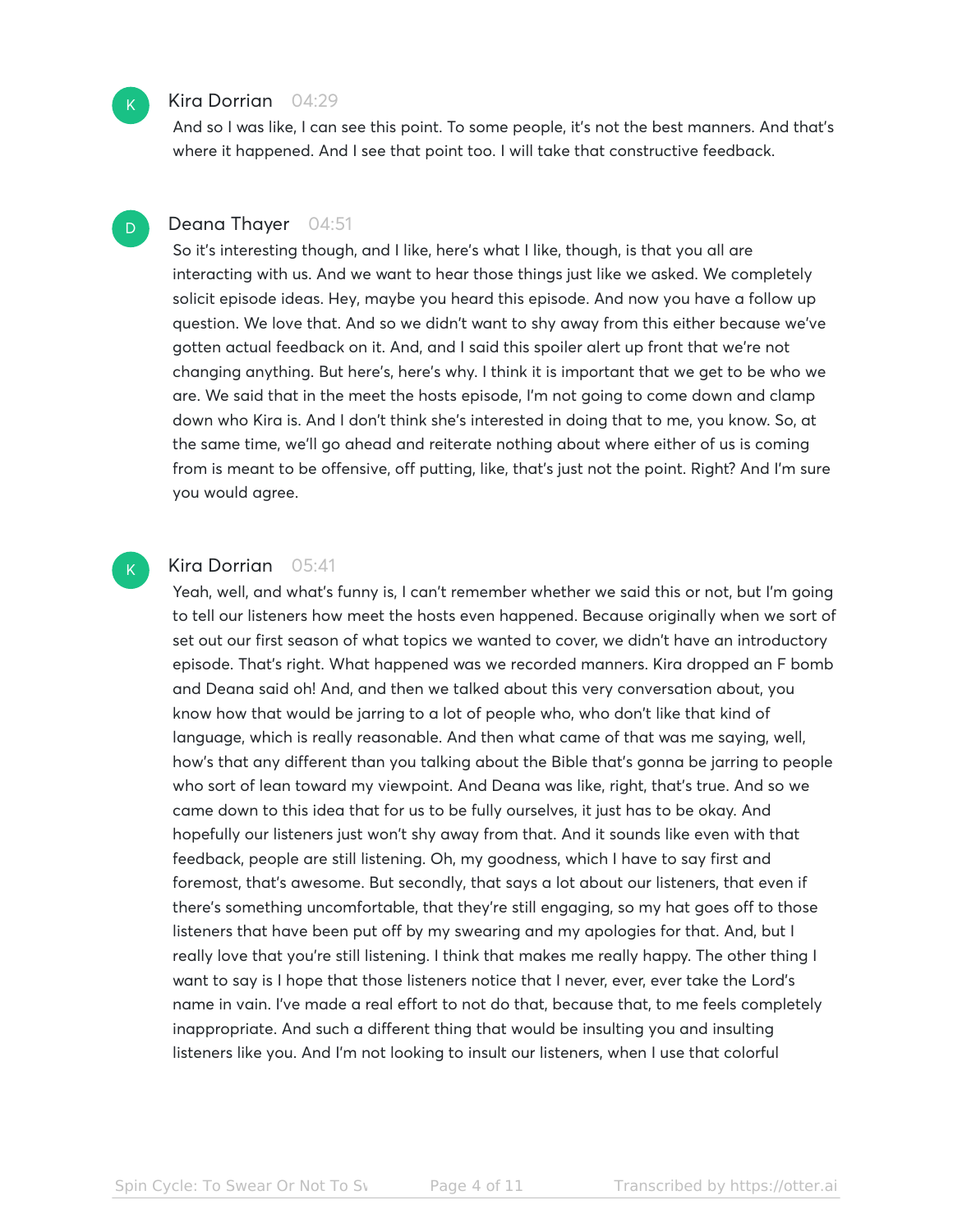language. I use it for a reason; we're going to talk about that. But I am very careful not to do that. And I will have those listeners know, I'm actually very careful to make sure my kids don't do that. I will call them if they hear, if they say that, I'll change it. I think you, I think you meant to say, oh my gosh, oh, my goodness. I'm very, very careful with that.



 $\mathsf{K}_{\scriptscriptstyle{+}}$ 

### Deana Thayer 07:38

Well, I don't know about the listeners, but I've noticed and I appreciate it.

# Kira Dorrian 07:42

So it's not like there's not an effort being made. But I so, it's such an interesting thing to me because, first of all, I'm curious, like, what do you say, you know, in those moments, because I have, one of my best friends says sugar instead of shit and I'm sorry, but like, no offense, Christina. But that doesn't work. I mean, I've got a situation bad enough that I'm gonna say shit. Sugar's not gonna make me feel, I mean sugar is lovely and delicious. Like, it just doesn't cut it for me. So I'm first and foremost, just really curious what do you think? I'm sure that people who don't swear are like she's an idiot, but what do you think people actually say instead?



 $\mathsf{K}_{\scriptscriptstyle{+}}$ 

#### Deana Thayer 08:25

Oh no, no, no, I don't think you're an idiot at all. I think some of this is a temperament issue. Some people are never going to be a verbal outburst person. I know some people like that. They just literally don't get to that level. They do other things when they're frustrated, they...

Kira Dorrian 08:39 Are they swearing on the inside?

# Future Focused Parenting 08:41

Probably. And I have to say, just because I think it's important, especially, and we've said this before, but especially because we are parent coaches, and we are really trying to do a good job and present ourselves as people who want to give you some great tips and ideas, but by no means do we want to say we're pretty perfect, I don't ever make mistakes. We're going to do a whole episode about mistakes and how we handle that with our kids. But what I want to say is I sometimes swear on the outside. And so I think it's rare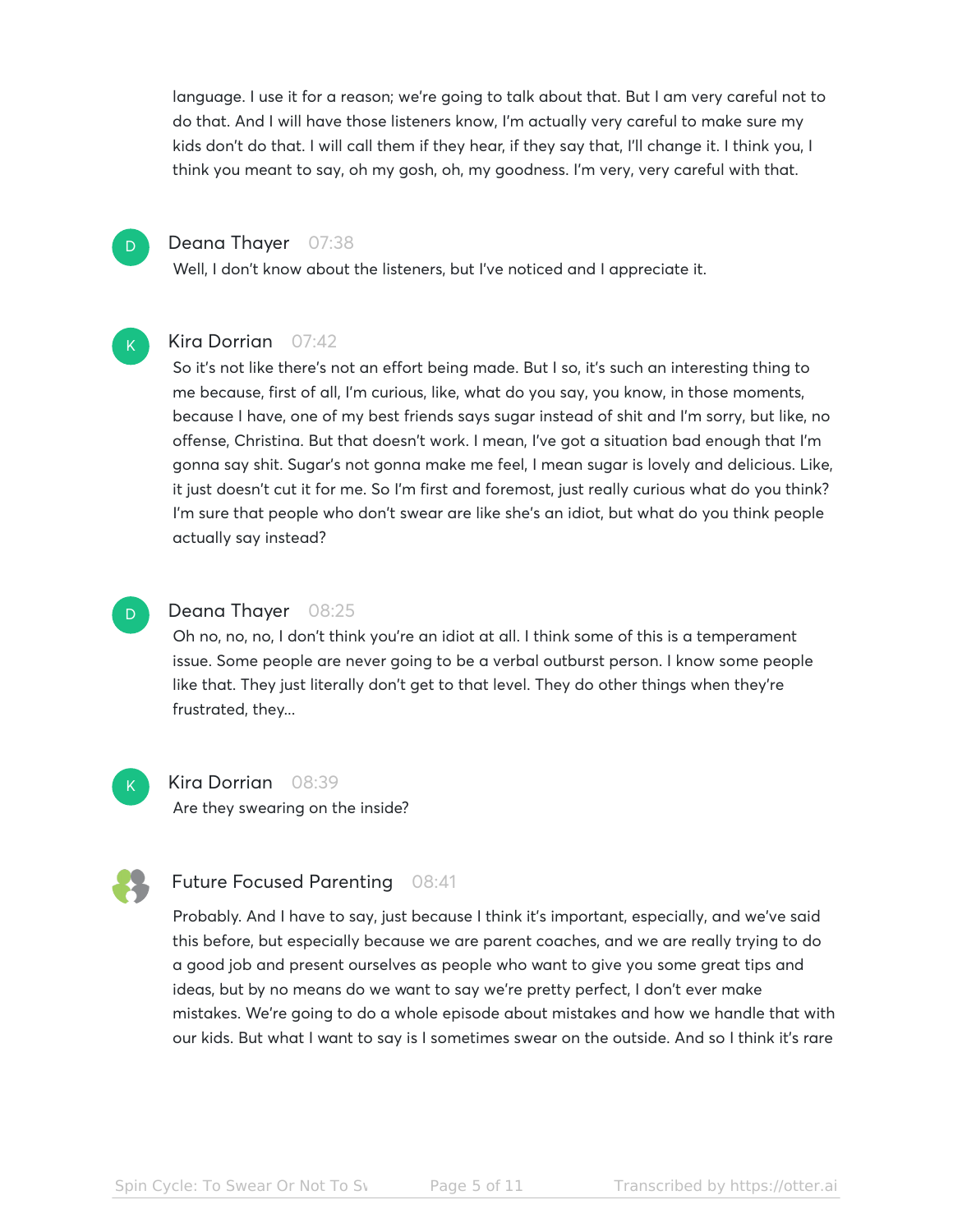and it's actually something I've worked to rein in even as I've gotten older, because I think almost everybody goes through a little phase. I'm sure there's exceptions, but where they kind of try it on. Oh, yeah, they're younger, like, I'm gonna try on these. And it's actually super funny when kids try it on and still don't know how they work. So I'm not saying that never happens, but when you say are they maybe swearing on the inside, they might be. The other thing I've learned is hard consonants really help, like sugar wouldn't have worked for me either, it's too shooshy, right, but like I love hard consonants, and I think that's why some of the cuss words are so satisfying. But I've also made up, I've also made things that are just funny. My friends still make fun of me and laugh and Kelly and Nadine I'm sure you're gonna crack up but they still talk about I used to say poop stain in a pickle tree when I was mad. And it was just so odd, like, surprising to whoever was around that they were just thrown and ended up laughing. And I also loved that because guess what, then you're releasing endorphins because you're all laughing, and it helps defuse the situation. So for me when I could make a funny phrase out of it was super helpful. And they will still be talking about the pickle tree. I mean to this day, just because it was my little substitute



#### Kira Dorrian 10:26

It's so funny to me, because I was thinking about discussing this today. And I was like, you know, what is the actual problem with these words? Because I don't think there's anything in the Bible about the word Fuck, right? Like, it doesn't say like, Thou shalt not say...

# D

K

#### Deana Thayer 10:40

Oh, isn't this fascinating? It's a societal construct, right? We've picked a word, we've put some letters together, and we've given it a connotation.

#### Kira Dorrian 10:47

So that's what I'm curious about is like, again, to me, there's such a difference between it being jarring to hear this co host take the Lord's name in vain, which is something that matters to you and feels disrespectful, and the co host dropping an F bomb, which has nothing, nothing to do with you and happens to be a bunch of letters that we threw together, right? And said was a bad word.

# D

#### Deana Thayer 11:12

So the thing there and this is what I would say, and it's an opinion. It's an editorial comment. Is that yes, that's a societal construct. We've made it up however, it is, now the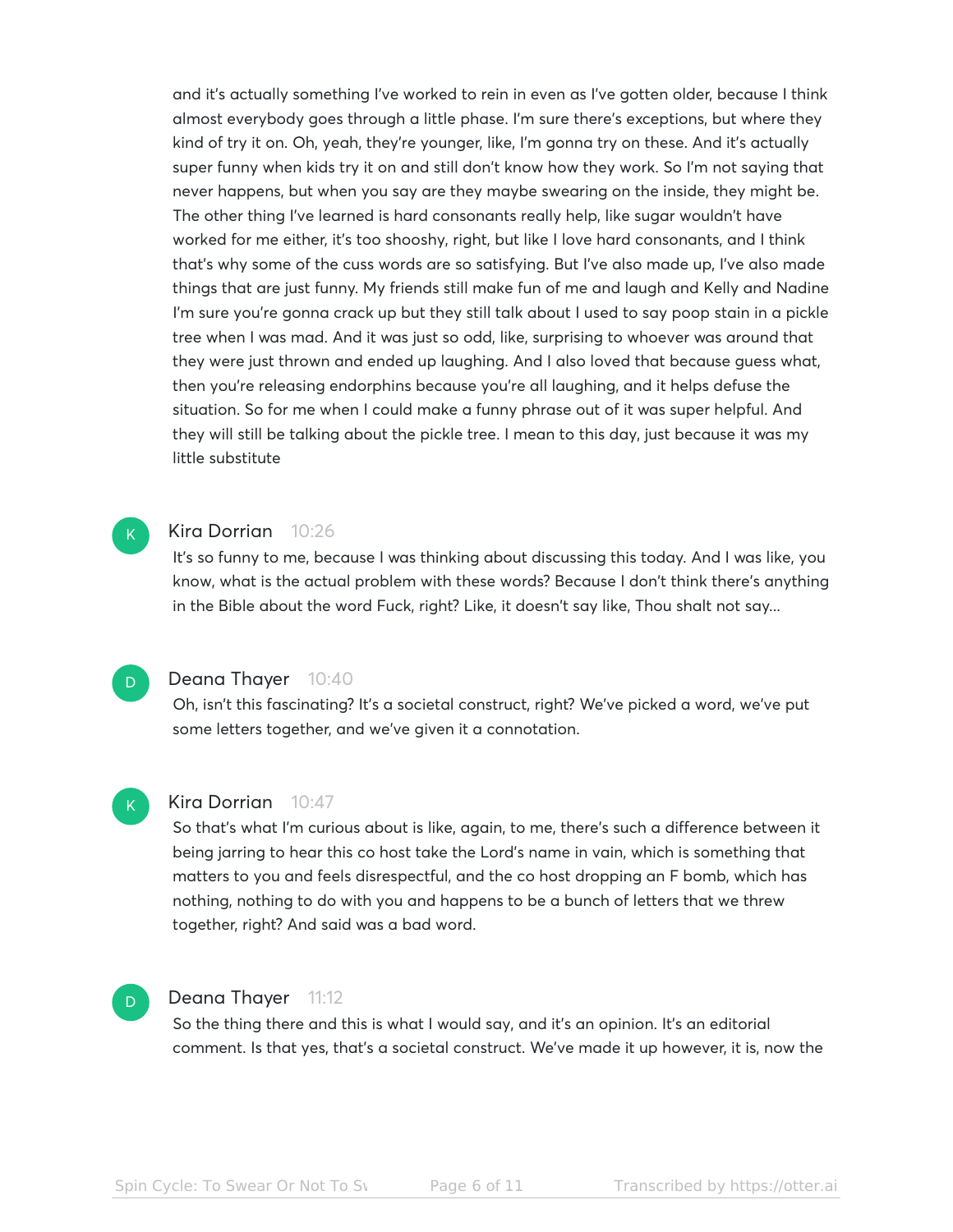generally accepted idea is that is a naughty word. And so for people who've grown up believing that, or for people who are a little bit offended by it, they've heard this, and society agrees. These are some like, quote "bad words." And so it's tricky.



# Kira Dorrian 11:37

I guess I would just challenge those people to go, okay, but is it a bad word? Or am I just buying into the societal construct that tells me it's a bad word?



#### Deana Thayer 11:47

I think we're gonna have a hard time changing that though.



D

#### Kira Dorrian 11:51

I get that. I think it made me stop and really think about, think about that.

#### Deana Thayer 11:55

Well, and here's something I have taught my kids as far as I know. And this is from our worldview is that we do, however, have a responsibility not to be offensive to other people. And so I never know who I'm going to be around that might really find that language uncomfortable. And there is an okay teaching moment there about respect for I'm not, I don't know who I might be around that really doesn't like that. And I lose my opportunity to be what I talked about in the faith episode, I lose my opportunity to live in a way that goes, what's different there? I just sound like everybody else. And so there's a little bit of this, like, can we rise above that? Can we have a bigger vocabulary? Can we choose some different words?

#### K

#### Kira Dorrian 12:09

But it suggests that the vocabulary is bad, and I don't know that I buy that. I think they're great words. I do and I'm not even saying that in a funny way. Yeah, they are very effective. And sometimes that F bomb is the right word. And I would actually argue that my friend Christina is not getting her feelings out when she says sugar, the way she would if she dropped an F bomb. So I just like, and don't get me wrong. I'm not suggesting like, I should start dropping more. I mean, and even our listeners, I would think can tell that it's not like it's something that comes out of my mouth all the time. I use them carefully and appropriately, I would say, but it's a great word. It's like telling someone not to use the word beautiful. Like we've taken this word beautiful. And it means all these things. Well,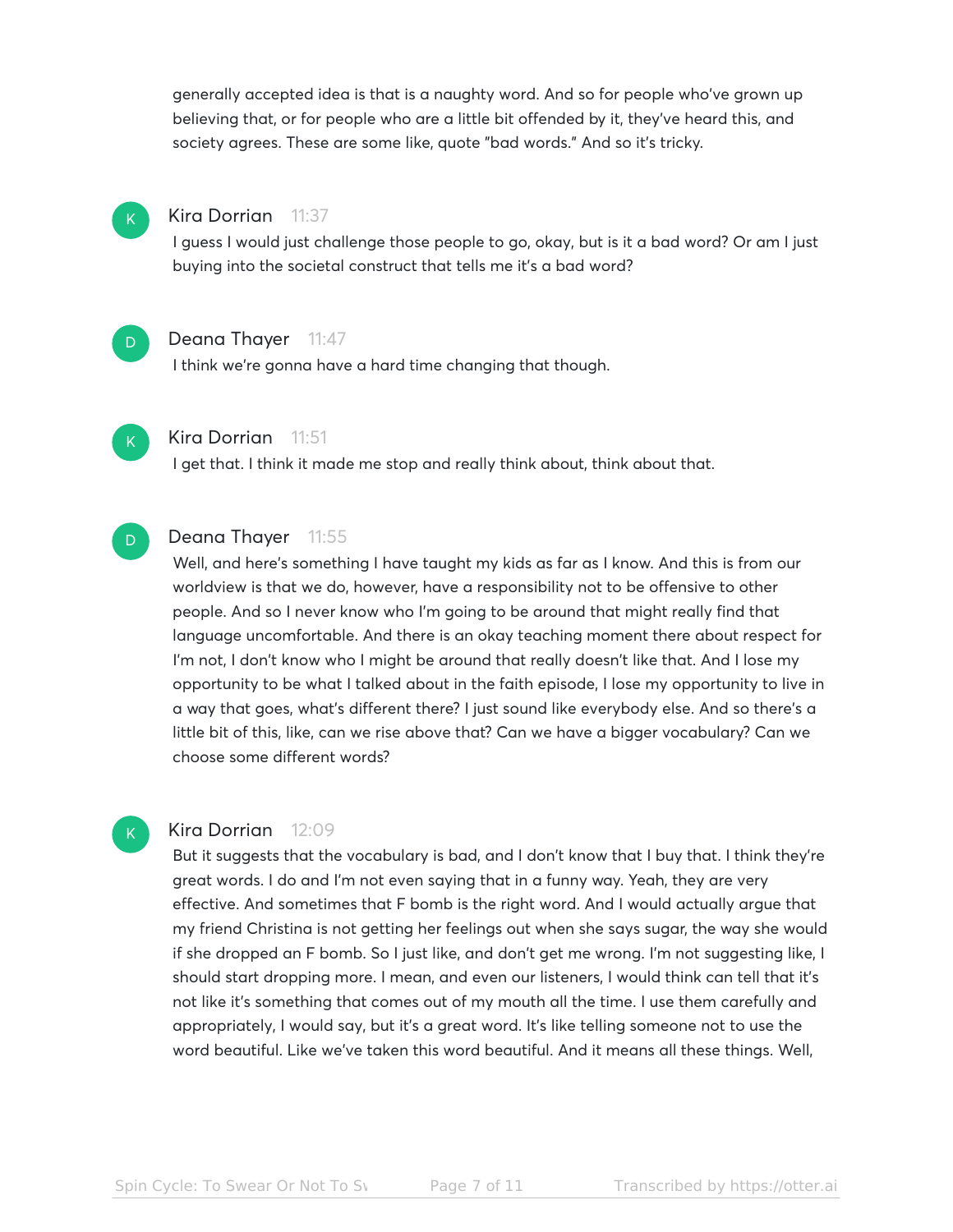you know what this word that we've constructed means other things, too. It's a, it's a great word. So like, I guess I just don't totally buy into the idea that it's a bad word. And I will say that in our house, we don't talk about them as bad words, we talk about them as adult words or grown up words. And so they're words that when you are an adult, and you know how to use them appropriately, and at those times when really, that is the only word, you may use it in our home. But not until you understand how to use this grown up word. Does that make sense? So like not encouraging them to use it outside of school right now they're not old enough to understand. So they're not allowed to use it in our home. But I wouldn't have a problem with my 16 year old dropping it in an appropriate way, in a time where I might in our home. I actually have no issue with that, if they're using it for the beautiful linguistic word that it is.

# Deana Thayer 13:51

Yeah, that makes sense. Yeah. And this is a bigger conversation, because you just said something that for someone with any kind of a truth paradigm is challenging, because we do believe in good and evil and right and wrong. And so this is a real microcosmic picture, of course, but to say, I'm not even sure I believe the word is bad. Well, technically, it's a societal construct. We made it up. But what I'm saying is, if, if, in general, people think that and some people might be bothered by it. Then there is also I think, a social piece to understanding and being kind and so here's, let me give you a real life example. My kids are allowed to swear at their dad's house. It's not a thing. Okay? And I do not care for it. That's not a secret from anyone who's been listening to the podcast. So what I've asked, and this feels really like a comfortable middle to me. I can't decide for Cienna and Marc. I'm gonna decide for you that that's a wrong thing to say. They've got to come to that on their own, or not, or be where you are and say, I'm not sure I buy that. But what I do feel okay asking is out of respect for me, when you're around me, I'd like you to not use that language. I feel absolutely okay saying that. So that's kind of a way we've met in the middle.

# K

D

#### Kira Dorrian 14:33

Right. And that, that seems totally reasonable to me. But I still struggle with this idea. Like to me, and I will tell you in our house, we do have bad words. Do you want to know what they are? Hate. Stupid, right. Those are our bad words where I've told the kids you're not allowed to use those words. We don't use the word hate. We don't use the word stupid. We don't use demeaning words in our home.



Deana Thayer 16:01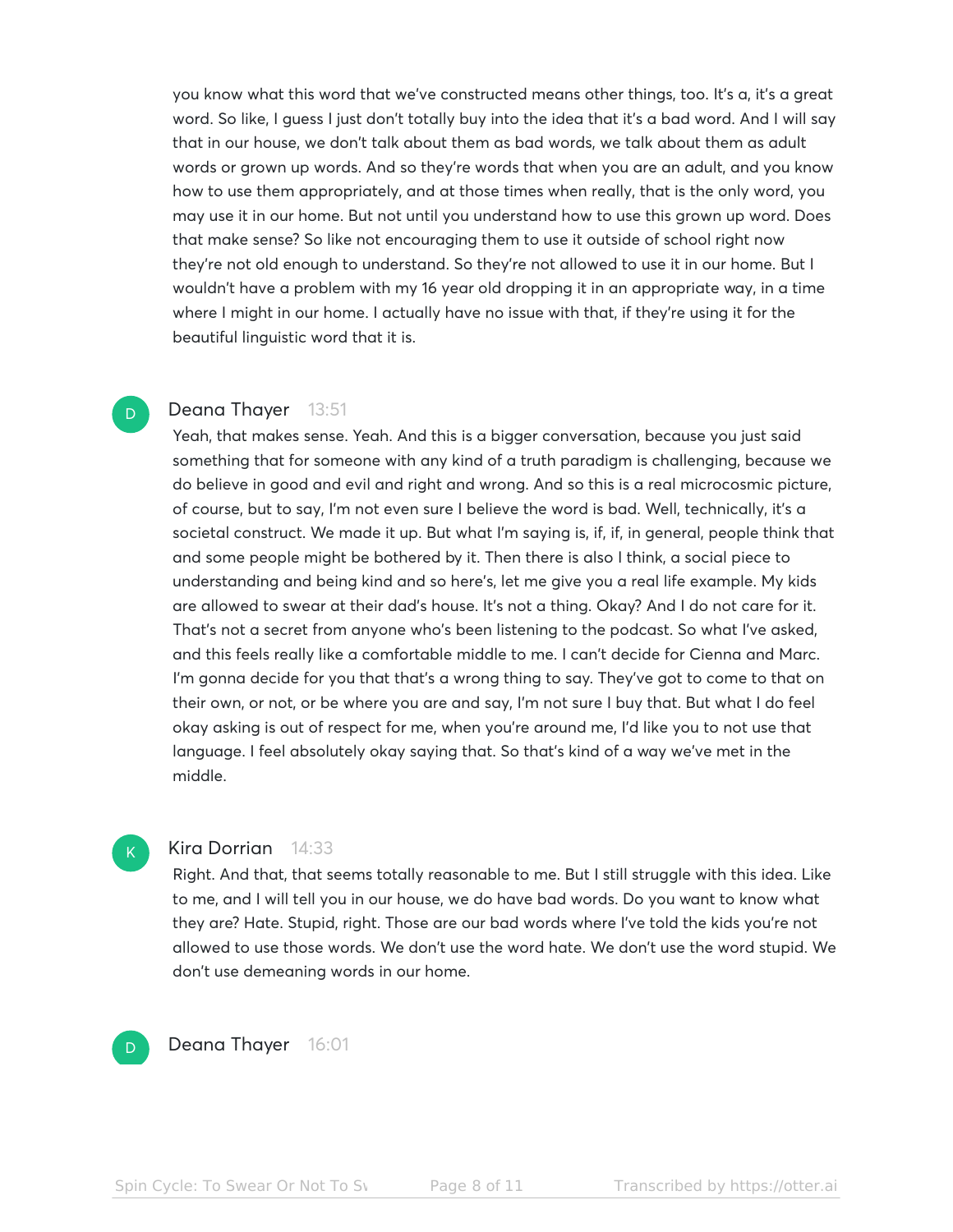Now, can I ask you, is that because of what they mean?

# Kira Dorrian 16:04

It's because well, so it's a great question, because I know what you're gonna say. And you're right. It's because of how we use them in society. And so yeah, I guess, okay, that's a great point. I guess I just struggle with like, I guess I struggle with that. Like, to me here are these words that actually don't cause harm. And then we have words like hate that actually cause harm. Why are we so up in arms about a word that means sex versus a word that can cause all this drama? Does that make sense? I mean, that's a whole other...

# Deana Thayer 16:36

Well, yeah, that could probably be its own thing right there. But that's the whole thing is then we have to talk about are we okay with when you know what the words really are standing for? Do I want my kiddo talking about that? But this is my question. That's a, that's a fair question. And you don't have any problems saying hate is a bad word because of the impact. And I would argue there can be impact with these other words. I can still remember some people who've said eff you to me and it really hurt me. My children still remember being called a dumb S word, by an authority figure.

# K

 $\mathsf{K}_{\scriptscriptstyle{+}}$ 

D

#### Kira Dorrian 17:08

You know, that's interesting, because I see it. You're totally right. First of all, you're right. I guess I never use it that way. Does that make sense? Right? Iever use those words at someone. I use it situationally. So

# D

### Deana Thayer 17:20

So do you see the layers of complexity there? Because it is sort of about usage. I mean...



#### Kira Dorrian 17:26

Totally, but I'm not using it that way in the podcast,



#### Deana Thayer 17:28

Right, but that's the original point. But is a bigger thing. But it's worth the conversation, right? Because we do assign meanings to things and so part of our job as parents is helping kids deconstruct those meanings and so it's just...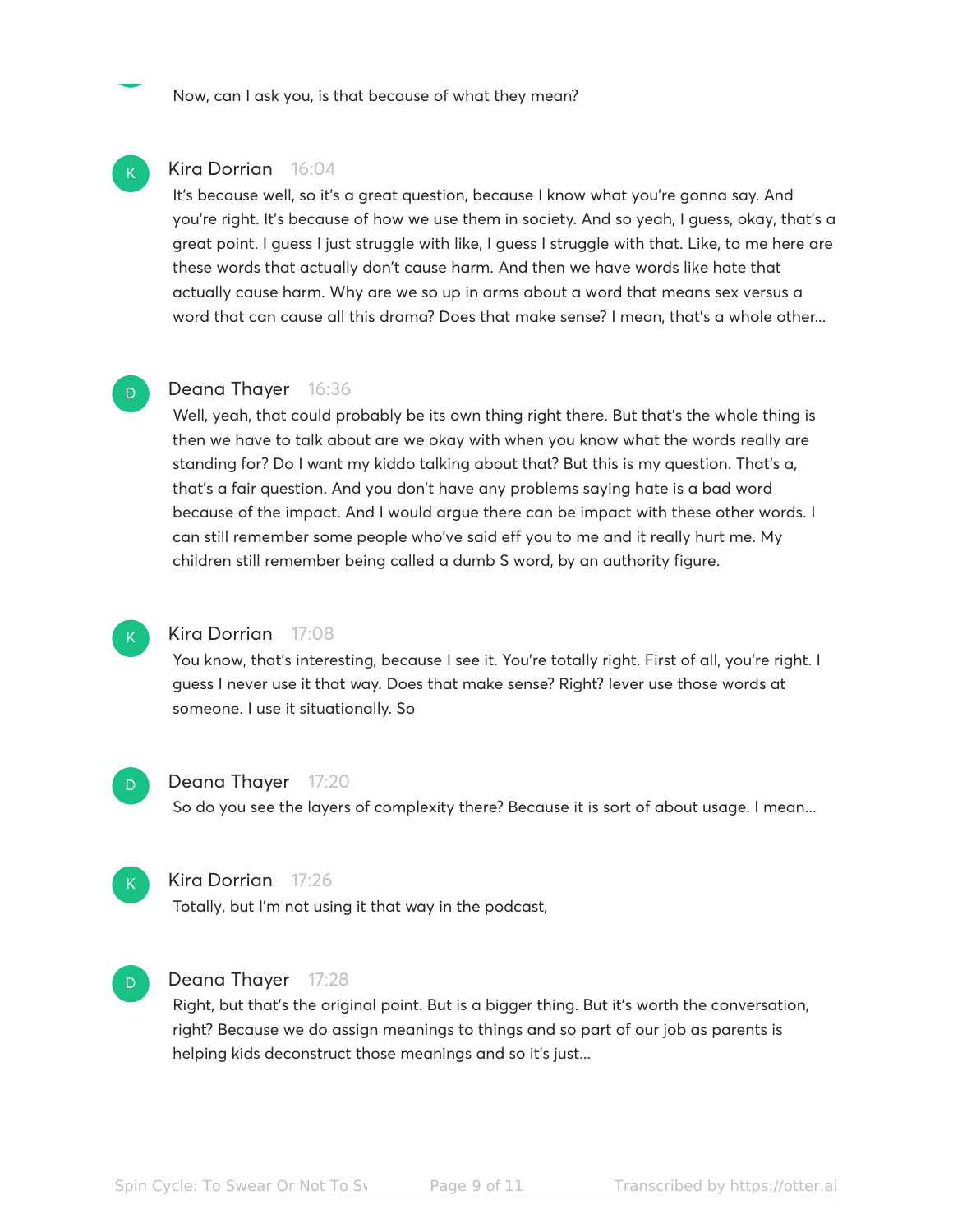# Kira Dorrian 17:42

Right, like if they if they told someone else to eff off I go ballistic, right. So yeah, your points really fair. There's some, there's some layers there. All that to say. It's interesting though, because you brought it back to the the truth, you know, the paradigm, your paradigm and the truth and that you know, there is good and there is bad and there is etc, etc. But again, like these words in the Bible, don't mean anything. I mean, they didn't even really seemingly exist when that was written. So I'm just so curious...

# Deana Thayer 18:09

Oh, so we don't we don't use that to say, oh, that makes the F word bad. I just mean well, and actually, you kind of proveed the point for me because you have some bad words in your house, just that if we're going to assign good and bad, we just always have to be careful, right? Yes, we're comfortable doing it in some places, and clearly uncomfortable doing it in others and so yeah, overall, I live in a place of comfort with labeling. That's what I was getting at. Not, not that it's only in this area of language or, and but you were clearly uncomfortable saying these, this group of words is bad, but very comfortable saying hate and stupid or bad. So we all just, it's very complex. And I think that's why we got the feedback we did because everyone listening is also coming from a different place. Some are going well, that's a bit much and some are like yes, hooray, right? That is what it is. But that's why we love it because it's creating dialogue. Because we don't even do it the same and we still love each other. So I think that's a great example of where differences don't have to signal the end of civil dialogue, which is basically the point of the podcast.



#### Kira Dorrian 18:12

Amen. I'm giving you an air High Five right now. Awesome. Okay, well, that was the world's longest spin cycle. So we're gonna cut it offright now. Thanks for listening. You know where this was produced in my laundry room. Music by Seattle band Hannalee.



# Future Focused Parenting 18:42

Enjoying these transcribed episodes of Raising Adults? Consider receiving the Future Focused Parenting newsletter, where you'll receive sneak peeks, parenting tips, special offers, exclusive early access to podcast information, and more! Simply go to bit.ly/raisingadultspodcast to sign up. You can also connect with us on social media! We're on both Facebook and Instagram: @futurefocusedparenting. Our channels include

 $\mathsf{K}_{\scriptscriptstyle{+}}$ 

D